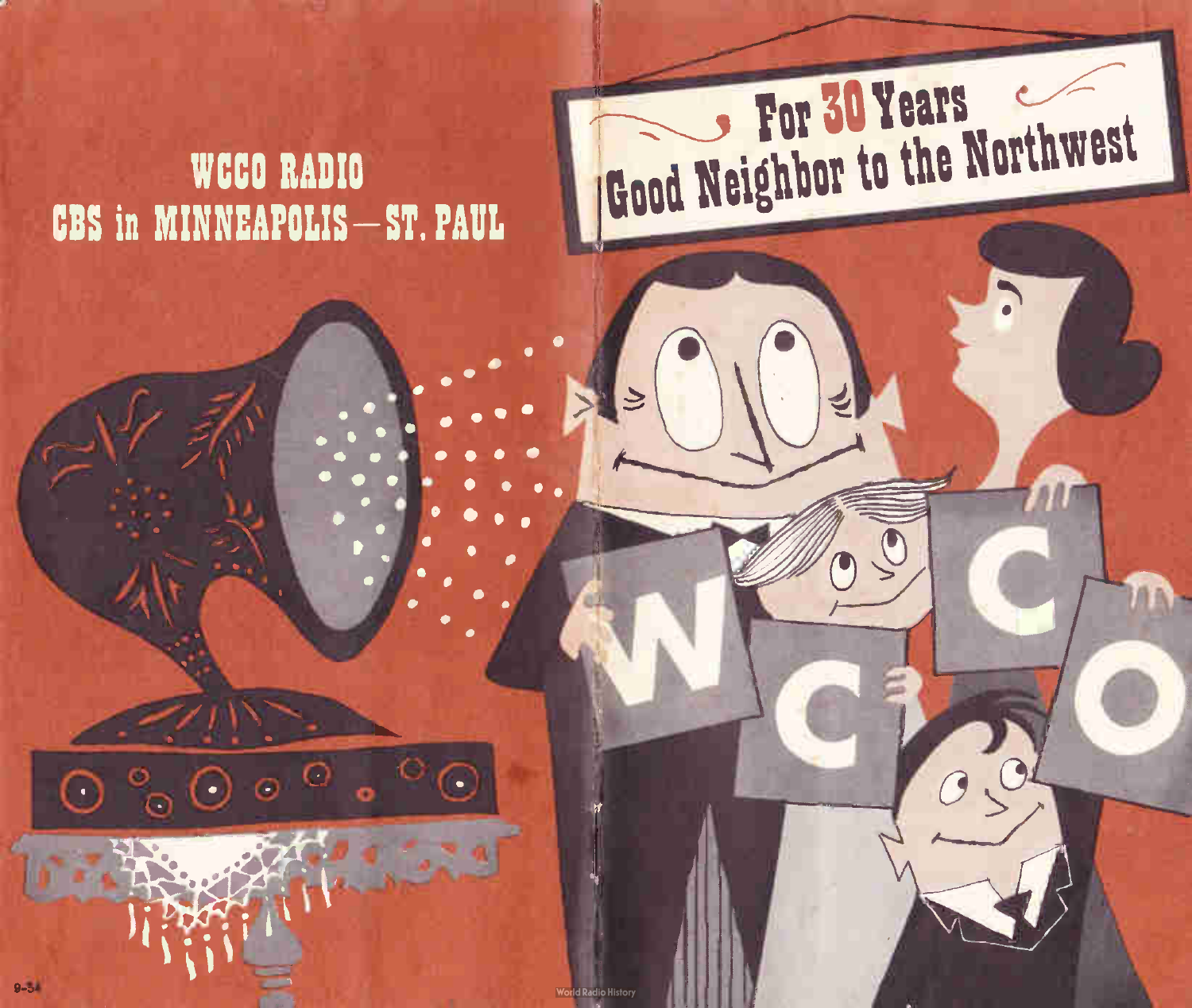It is with a great sense of pride and responsibility that WCCO Radio commemorates its 30th anniversary of broadcasting.

During the past 30 years, we have strived to perform a valuable service to the people of the Northwest. We regard it as a great privilege that we were able to do this for the people in this vast community.

In the years ahead, we will continue the unceasing effort which has earned us the name of Good Neighbor to the Northwest.

LARRY HAEC General Manager

he story of WCCO  $\parallel$  dio is largely the story of radio itself in the *workhwest*.

During the past  $30$  Years, WCCO has progressed from a pioneer station when sighal was barely audible beyond the Twin Cities  $t_{\text{N}} = 50,000$ -watt giant serving more than three million per in four states.

At the very beginning the station at Medicated to be of service to its listeners and the North munity. Throughout its growth, WCCO has the red its skills and resources in the way which would be a carry out that pledge and help it to be truly a  $Go_0$  . Negliber to the Northwest.

It was on October 2, 1924, that the code rell: WCCO was first heard on the air. Those four let since have become a household sound through the Northwest, were assigned to a station created Washburn Crosby Company purchased the this line properties of WLAG, another station which ceased op erations after two years of service to crystal set addict. of the early 1920's.

Washburn Crosby, millers of Gold Medal Flour, was joined in the venture—then considered very novel and adventurous—by Minneapolis Civic and Commerce Association and the St. Paul Accordition of Commerce However, the two civic groups dropped out in 1926.

Radio broadcasting in those early days was marked chiefly by noisy static and frequent mechanical troubles. But WCCO survived the difficulties of its infancy and soon became the region's most popular source of news, weather reports, market summaries, enter a numer and community service.

 $\overline{\phantom{a}}$ 

See 200

41,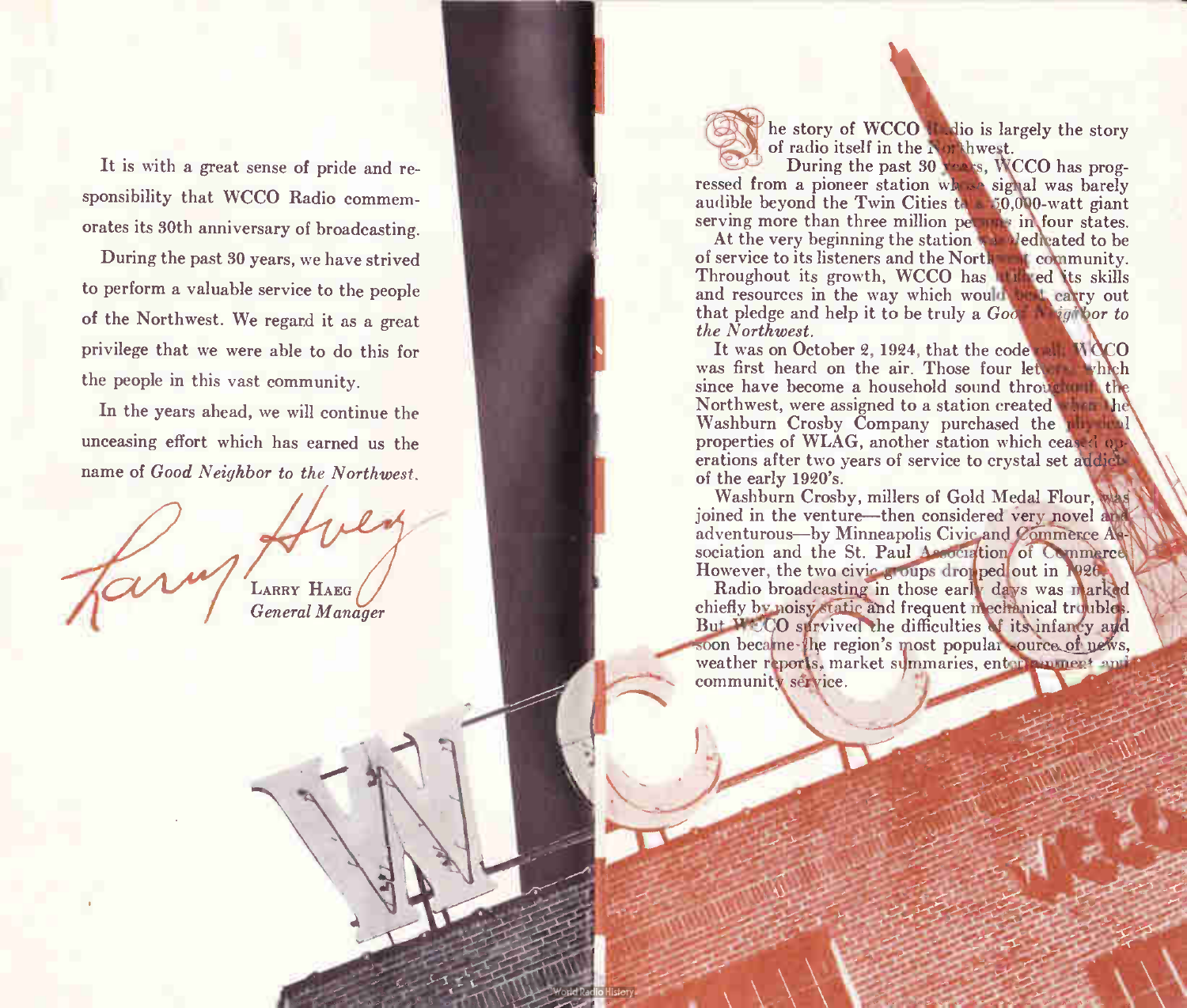

## Cedric Adams and Clellen Card EMCLE big variety show in mil-305.

Perhaps the two most memorable days in WCCO's early history were March 4 and 5, 1925. In that brief period the station moved from its original quarters in the Oak Grove Hotel in Minneapolis to new and larger studios in the Nicollet Hotel, began operation of its new 5,000-watt transmitter at Anoka, 18 miles north of the Twin Cities, and carried the inaugural address of President Calvin Coolidge.

It was estimated that 750,000 persons throughout the Northwest listened to that inaugural broadcast. But right within the Twin Cities, 12,000 persons complained bitterly that they could not hear it. The disgruntled were all crystal set owners. Their cat's whisker and quartz combinations were incapable of receiving the signal of the station's new and more powerful transmitter in the country. The crystal set was then obsolete and listeners of that day began a big rush for what was known as "tube sets." You could very well say that modern radio listening as well as broadcasting in the Northwest began on March 5, 1925.

**World Rad** 

In 1929 WCCO became a key link in an upstart network that was expanding its facilities into this part of the country. We know that network today as the CBS Radio Network. Three years later, WCCO increased its operating power to 50,000 watts, making it one of the 23 clear channel stations in the nation. Another important year in the growth of WCCO was 1938, when the station moved into its present studios at 625 Second Avenue South in Minneapolis.

These modern and spacious facilities are visited annually by thousands of people in addition to serving as the home for the Northwest's biggest and most popular radio family.

Dates and developments, facts and figures are significant in recounting the growth of WCCO. But infinitely more important to the success and progress of the station have been the people of WCCO. Throughout its history, WCCO has always had one of the nation's outstanding lineups of personalities.



Studio visitors watch NCCO broadcast in 1925.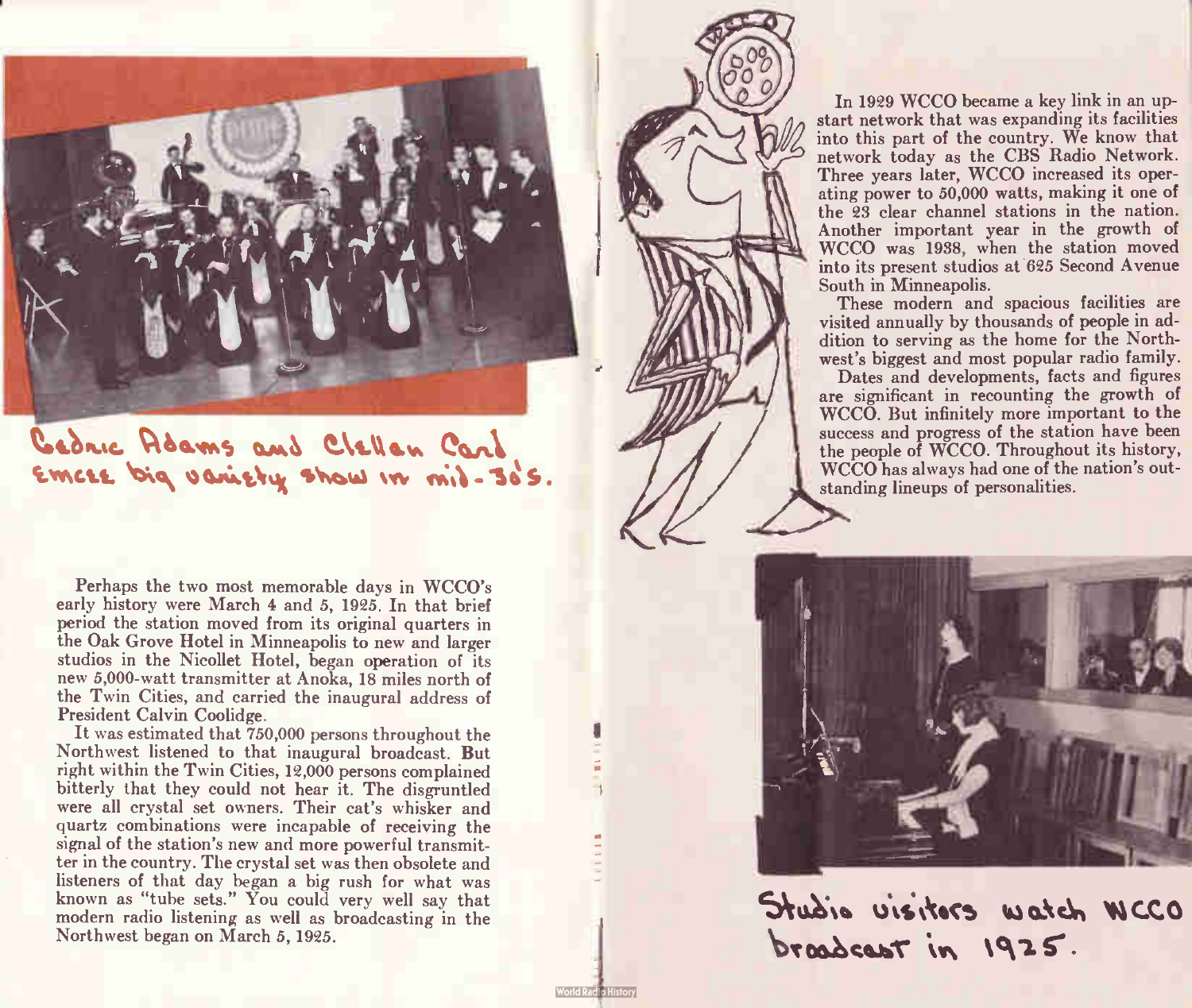Imost anyone who resided in the Northwest during WCCO's early days will readily recall the names of by the station's many stars. Music was popular fare. And it was no wonder with such talent as Oscar Danielson's Scandinavian Orchestra, piano master Eddie Dunstedter, Irish tenor Jerry Harrington, the famed Wheaties Quartet, redheaded Wendell Hall and so many others.

Cearing Adors

Some of the day's best humor was provided by "The Politicians," Frank McIrny and Fred Lundberg, with their endless dialogues in what is now the Amos 'n Andy tradition.

The early Thirties marked the start of one of radio's very first comedy programs, Tina and Tim.

Bol De Haven

Old-time radio fans also will remember Dr. William A. O'Brien with his friendly chats on health, Al Smeby and the livestock summaries from South St. Paul, Mildred Simons with the market reports and the voices of such announcers as Carl Burkland, Al Chance, Paul Johnson, Al Sheehan and Ken Titus.

Those were the fledgling days for WCCO. But, today as then, the station ranks as its most valuable asset its talent. And, of course, any listing or recitement of today's list begins with Cedric Adams, nationally-known newscaster, humorist, emcee and Minneapolis Star- Tribune columnist. A member of the WCCO family since 1931, Cedric began his climb to fame in 1934 when he started his noontime and nighttime news broadcasts on WCCO. Cedric without question, is "Mr. Northwest."

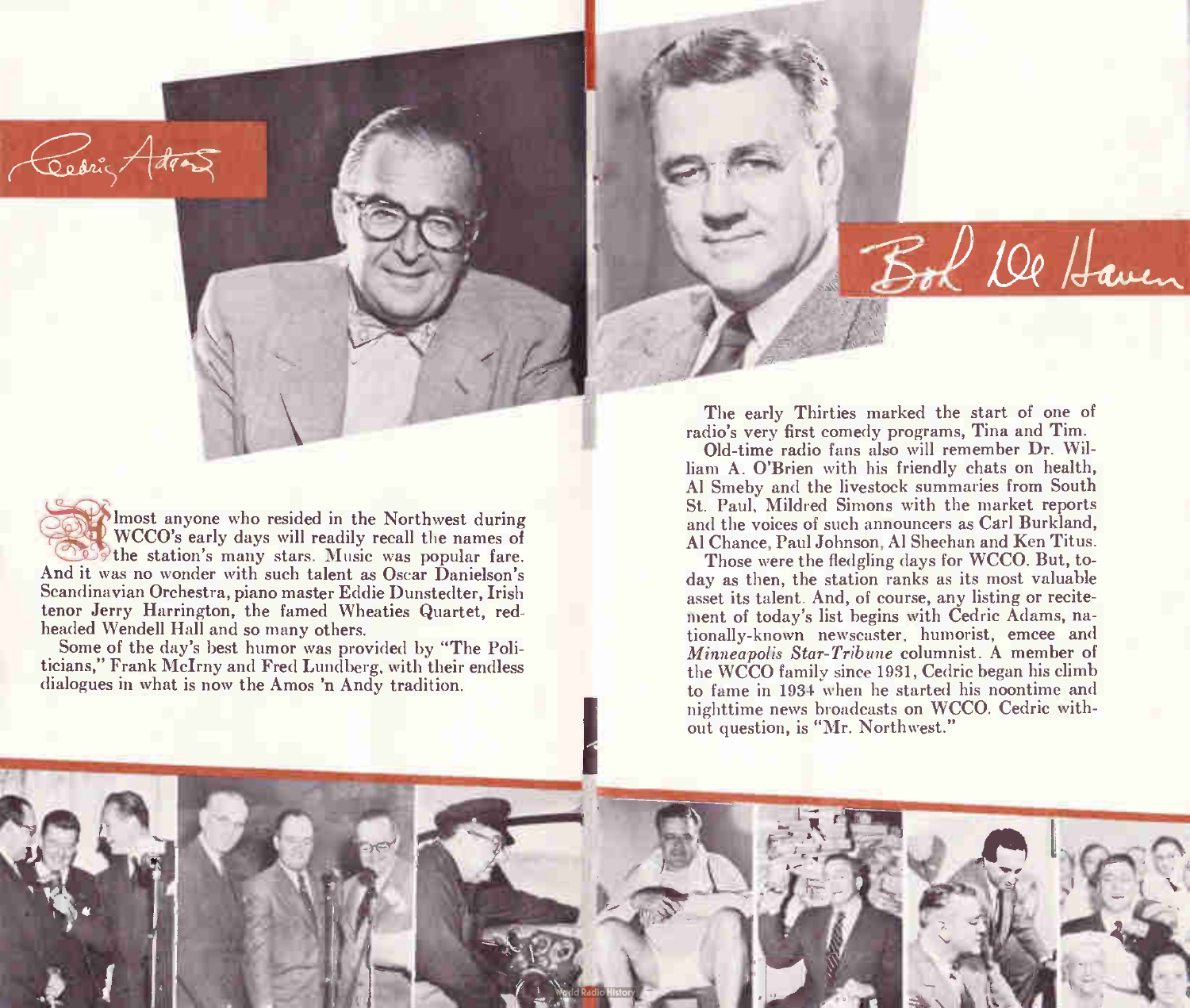British Breadcasting Corporation.

Rear RacPherson

Halsey Aall

In addition to his news and special events assignments, Stew ons Halsey Hall and Dick Enroth to form the umber one radio sports reporting team in the Nurth west.

They provide fans with expert coverage of the orts beat on a day-to-day basis and also when it comes to top events like University of Minnesota football and the Minnesota High School Basketball marnent. Whether it's football, baseball or water MacPherson, Hall and Enroth know the score  $\rightarrow$  and bring it to you on WCCO.

Dick Enrol

Big, friendly Bob DeHaven is another whose name and voice are known in any Northwest home because of his activities on WCCO. Those activities include being a newscaster. record show host and master of ceremonies. In fact, Bob is the Twin Cities top radio emcee, according to an award he received earlier this year from the Minneapolis Advertising Club and American Federation of Television and Radio Artists.

Hil

Maynard Speece

A model for radio stations everywhere is the WCCO Farm Service Department, founded in 1942 by Larry Haeg, who is now General Manager of the station. The important job of keeping Northwest farmers up to date on general farm news, new agriculture developments, market and weather reports has been continued by Maynard Speece, Farm Service Director since 1952, and Jim Hill, Associate Director. Agriculture is big business in the WCCO primary listening area, where there are 226,000 farms with more than 1.6 billion dollars income annually.

No elaborate introductions are needed when the name of Stew MacPherson is mentioned. He has become one of the area's best-known radio figures since his arrival in 1950 from Great Britain where he was the outstanding voice of the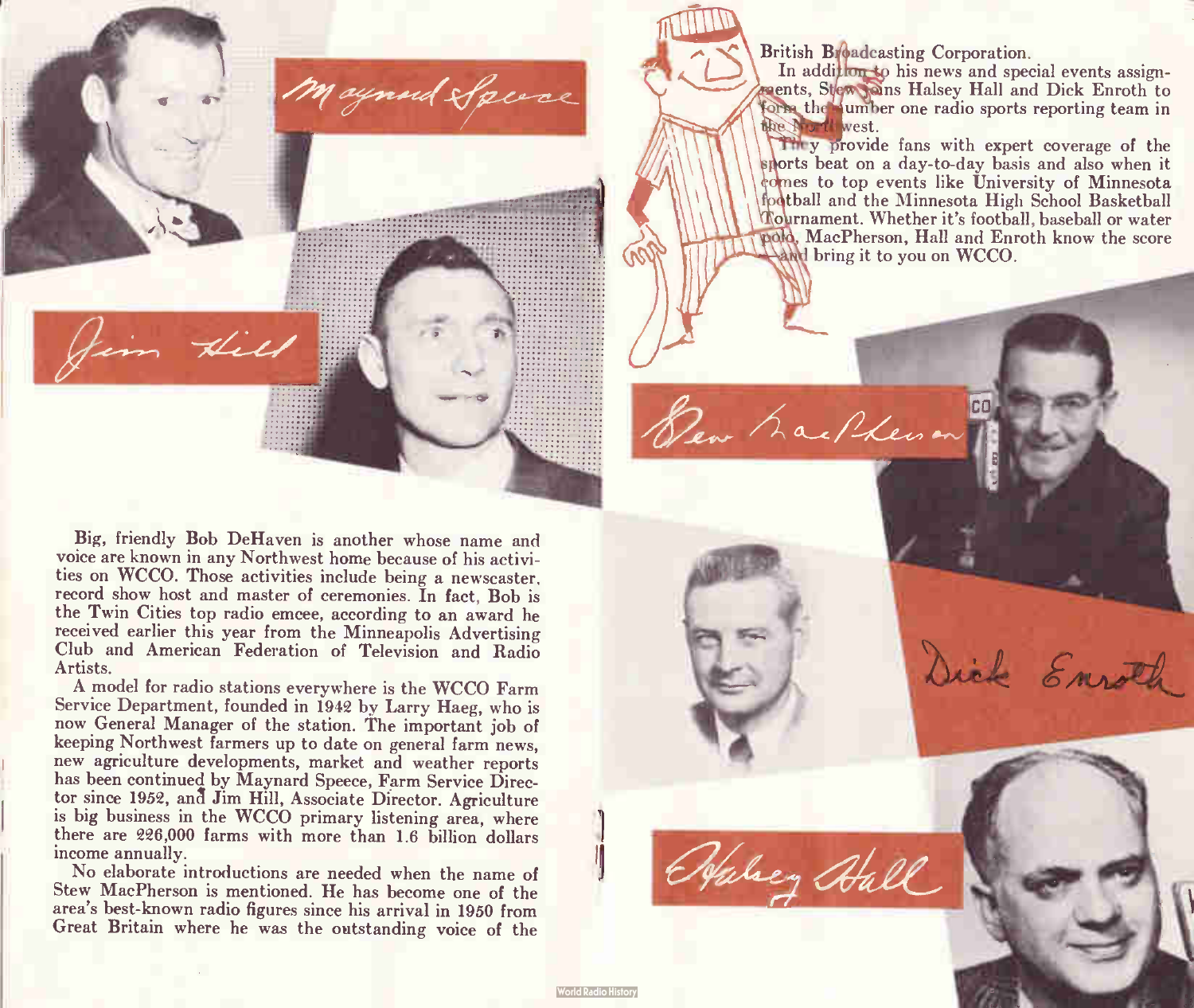



The impressive list of favorites who help make 830 such a popular spot on the radio dial is hardly started without the mention of Dr. E. W. Ziebarth, Darragh Aldrich or Clellan Card.

Dr. Ziebarth has established himself as the Northwest's most honored and distinguished commentator for his absorb-

Darragh Fledrich



ing news analysis program on WCCO. He has earned further distinction as a pioneer in radio education, foreign correspondent and summer school dean and speech department chairman at the University of Minnesota.

Darragh Aldrich was noted as a novelist and playwright before she entered radio 14

A relative newcomer who joined WCCO in 1951 is Allen Gray, Director of the Housewives Protective League. He is best known for the believable, personal touch he adds to any bit of material he uses on his two daily programs.

Allen Gray

Other rising, young personalities heard daily include Joyce Lamont, Ed Viehman and Gordon Eaton, each of



whom add their versatile talents to the collection that makes WCCO the "Stars' Address in the Northwest."

Not only do these many personalities visit homes, autos, barns and boats throughout the Northwest via the airwaves, but they also make hundreds of personal appearances each year before gatherings of all types.

years ago. In that time, she has gained a large and devoted following among women radio listeners of the Northwest.

Clellan Card also commands a big. loyal audience. Comedian, emcee and dialectician, Clellan first rose to fame with his doughnut dunking parties and "birdie with a yellow bill" recitations.



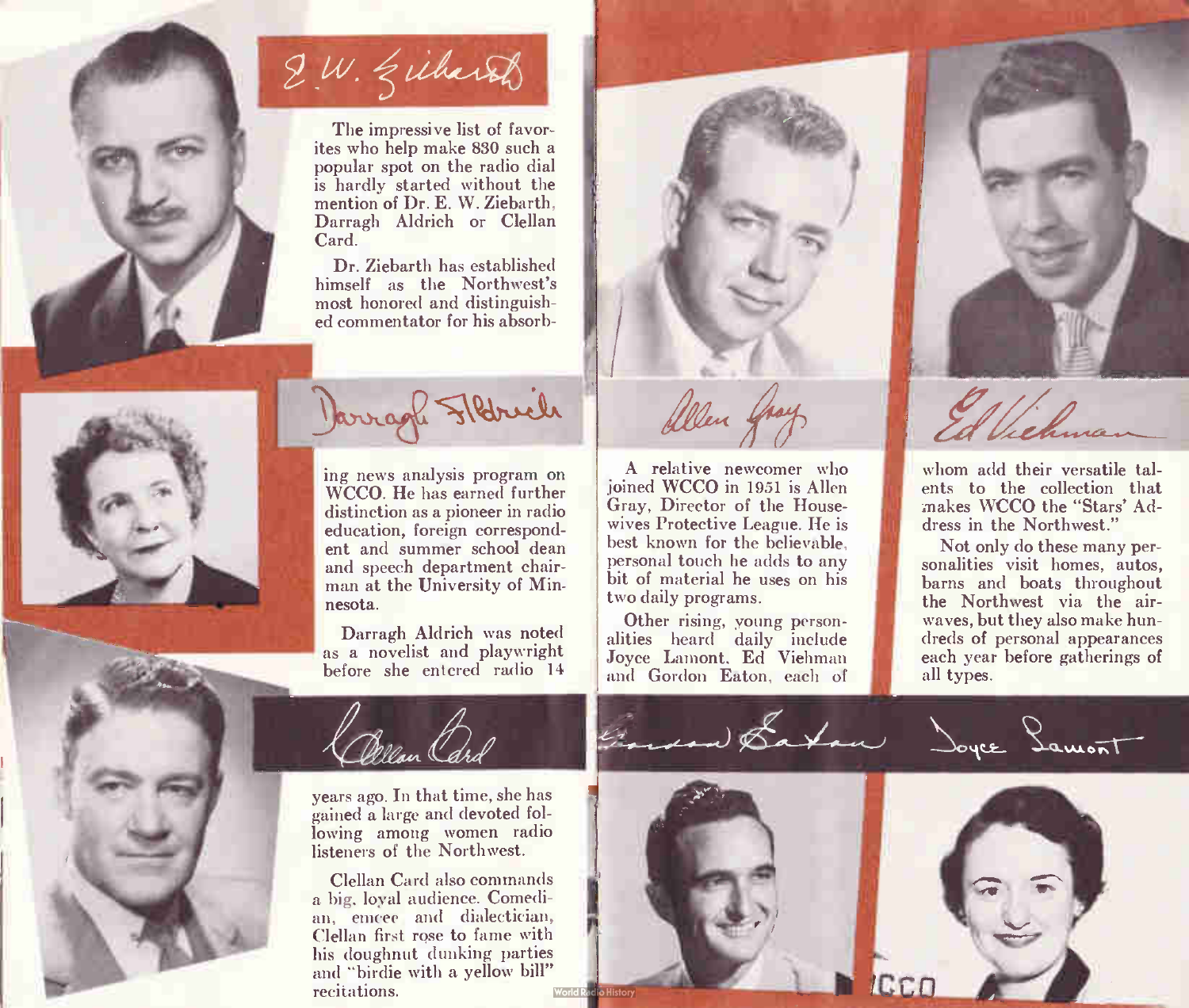

usic has often been called the friendliest sound in the world. And the musical staff of WCCO has always helped the station to be a welcome entertainer in Northwest homes. Today, as ever, WCCO is fortunate to have as talented a group of musicians as you'll find at any station in the country.

Favorites of thousands are WCCO's very own vocalists tenor Burt Hanson, baritone Tony Grise and feminine stars Jeanne Arland and Joan Iden. They are featured regularly along with Wally Olson's staff orchestra and the Red River Valley Gang.

 $\mathbf{r}$ 

Many real veterans of Northwest broadcasting are included in this group. Fellows like Wally Olson, Iry Wickner, Kenny Spears, Frank Roberts, Larry Brakke and Vince Bastien are often forced to admit "that's me" when shown photographs from 15 and 20 years ago.

Longtime favorites, too, are the Garven brothers, Hal and Ernie, and Dick Link. They make up the popular Red River Valley Gang and also join other musical units which help make WCCO such a bright spot on the dial.

Rounding out the musical family are Willie Peterson, Ovid (Biddy) Bastien, Bill Hulwi and Bob Bass, all of whom rank among the best band instrumentalists in the Northwest.